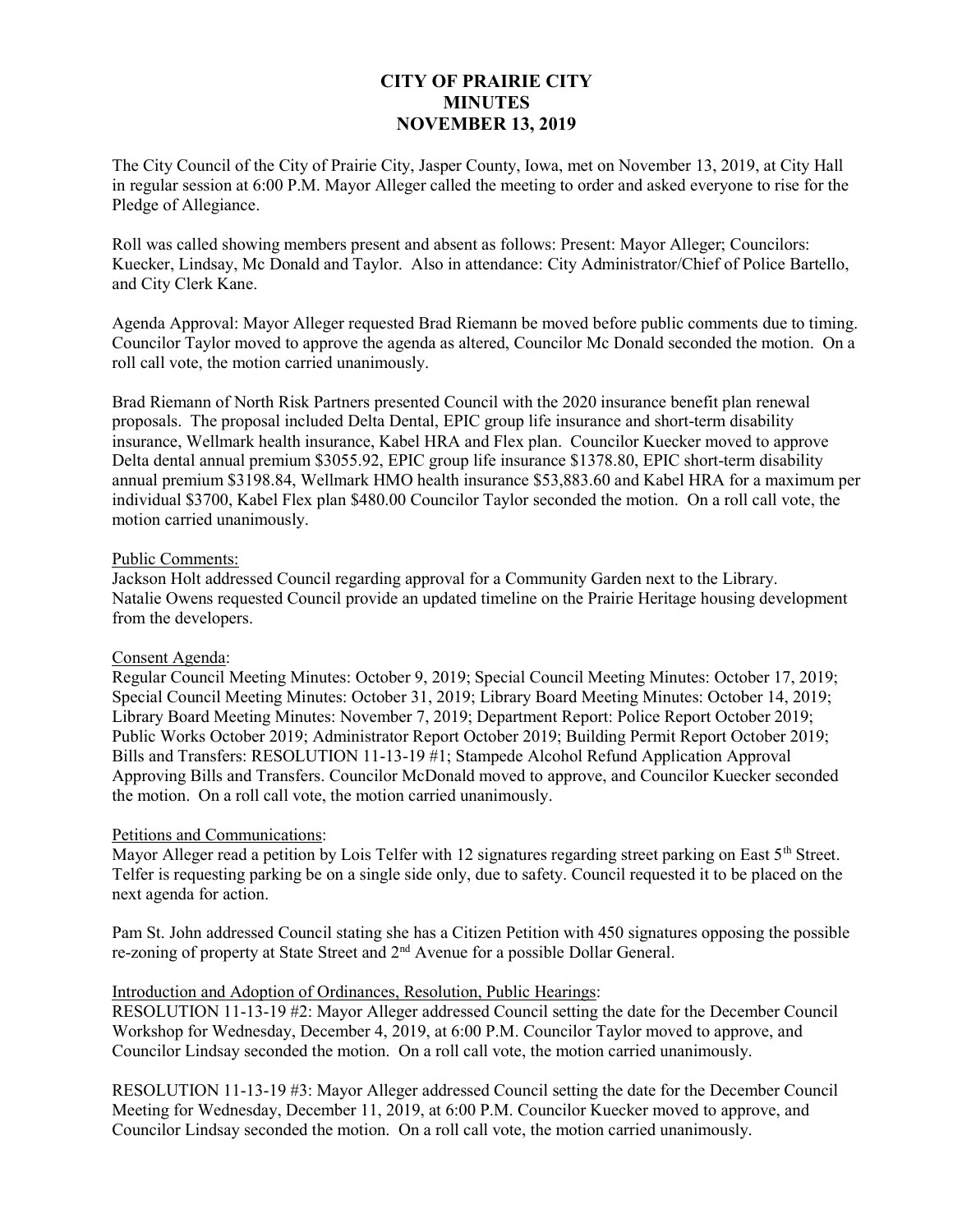**MINUTES** November 13, 2019 Page 2

RESOLUTION 11-13-19 #4: Mayor Alleger addressed Council setting the date for a Special Council Meeting on Friday, November 22, 2019, at 5:00 P.M. to interview potential City Administrator candidates. Councilor Mc Donald moved to approve, and Councilor Kuecker seconded the motion. On a roll call vote, the motion carried unanimously.

RESOLUTION 11-13-19 #4: Mayor Alleger addressed Council setting the date for a Special Council Meeting on Saturday, November 23, 2019, at 8:00 A.M. to interview potential City Administrator candidates. Councilor Taylor moved to approve, and Councilor Lindsay seconded the motion. On a roll call vote, the motion carried unanimously.

RESOLUTION 11-13-19 #6: Mayor Alleger addressed Council setting the date for a Special Council November Meeting on Monday, November 25, 2019, at 5:00 P.M. to review candidates for the City Administrator position. Councilor Kuecker moved to approve, and Councilor Mc Donald seconded the motion. On a roll call vote, the motion carried unanimously.

RESOLUTION 11-13-19 #7: Mayor Alleger addressed Council setting the date for a Public Hearing on Wednesday, December 11, 2019, at 6:00 P.M. for a Budget Amendment. Councilor Mc Donald moved to approve, and Councilor Kuecker seconded the motion. On a roll call vote, the motion carried unanimously.

RESOLUTION 11-13-19 #8: Mayor Alleger addressed Council setting the date for a Public Hearing and Discussion, Possible Action and Possible Closed Session for Disposal of an Interest in Real estate Under Iowa Code 21.5 (1)j. Councilor Kuecker moved to approve, and Councilor Lindsay seconded the motion. On a roll call vote, the motion carried unanimously.

6:44 PM. Councilor Mc Donald moved to approve a Closed Session, and Councilor Lindsay seconded the motion. On a roll call vote, the motion carried unanimously.

7:17 P.M. Councilor Kuecker moved to approve to Open Session, and Councilor Taylor seconded the motion. On a roll call vote, the motion carried unanimously.

Roll was called showing members present and absent as follows: Present: Mayor Alleger; Councilors: Kuecker, Lindsay, Mc Donald and Taylor. Also in attendance: City Administrator/Chief of Police Bartello, and City Clerk Kane.

RESOLUTION 11-13-19 #8A Mayor Alleger asked for a motion to set a public hearing for Wednesday, December 11, 2019 at 6:00 PM. to dissolve City interest in real-estate located at W. Jefferson locally known as the Ride-n-Share lot. Councilor Mc Donald moved to approve, and Councilor Kuecker seconded the motion. On a roll call vote, the motion carried unanimously.

RESOLUTION 11-13-19 #8B Mayor Alleger asked for a motion to set a public hearing for Wednesday, December 11, 2019 at 6:00 PM. for real-estate Lot one and Lot three, located at 701 S. Norris and 705 S. Norris Street. Councilor Lindsay moved to approve, and Councilor McDonald seconded the motion. On a roll call vote, the motion carried unanimously.

Ordinance NO. 369 Amending City Code Chapter 170 for Subdivision Regulations  $1<sup>st</sup>$  Reading. Councilor Mc Donald moved to approve  $1<sup>st</sup>$  Reading of the motion, and Councilor Kuecker seconded the motion. On a roll call vote, the motion carried unanimously.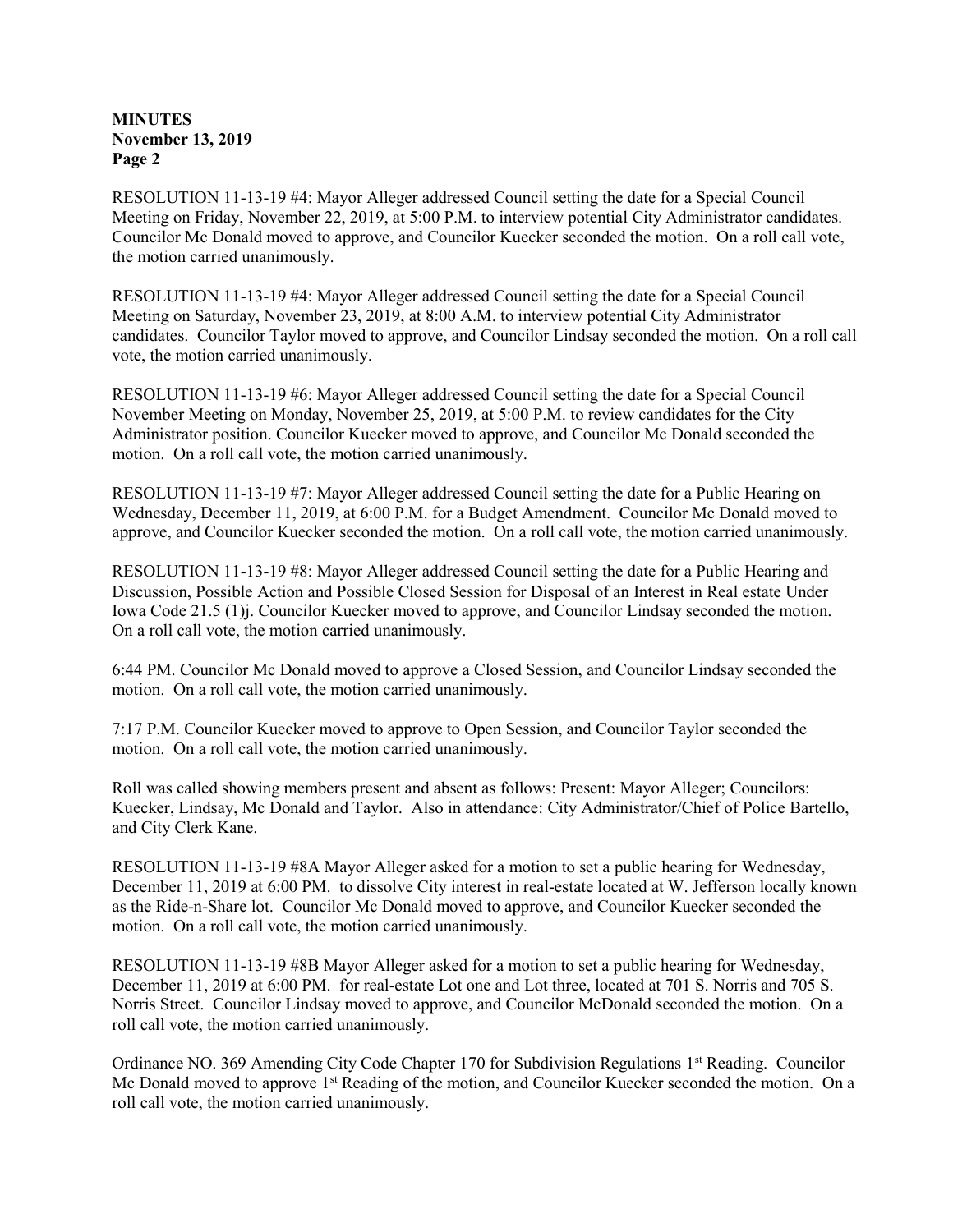# MINUTES November 13, 2019 Page 3

7:12 PM. Public hearing - Mayor Alleger opened the public hearing for Amending City Code Chapter 170 for subdivision regulations allowing Chickens to be kept within City Limits. One written correspondence was read by Mayor Alleger.

Jackson Holt stated he would need to purchase his chickens by January. Mandy Bright spoke in favor of allowing chickens within City limits. Councilor McDonald stated she had received feedback from a citizen with concern of chickens in the community. Mayor Alleger had a statement sent to him in favor of chickens. Councilor Kuecker and Taylor both had citizens reach out with concerns of chickens in town.

7:19 P.M. Public Hearing was closed.

Mayor Alleger asked for motion to draft an ordinance to allow chickens to be kept within City limits. Councilor Lindsay made the motion. No second was received. The motion failed.

Ordinance NO. 370 Golf Carts to add Chapter 171 Golf Carts to the Prairie City Code of Ordinances. Councilor Taylor moved to approve the 2nd Reading, and Councilor Lindsay seconded the motion. On a roll call vote, the motion carried unanimously.

RESOLUTION 11-13-19 #9. Accepting the 2019 Annual Urban Renewal Report. Councilor Kuecker moved to approve, and Councilor Lindsay seconded the motion. On a roll call vote, the motion carried unanimously.

RESOLUTION 11-13-19 #10. Accepting the 2019 Annual Financial Report. Councilor Mc Donald stated she was not provided with adequate time to review the report. The report approval will be postponed until Monday, November 18, 2019, at 4:30 P.M.

RESOLUTION 11-13-19 #11. Resolution to set a date for a Public Hearing on proposal to enter into a water revenue loan and disbursement agreement to borrow money thereunder in a principal amount not to exceed \$120,000. Set for Wednesday, December 11, 2019, at 6:00 PM. Councilor Mc Donald moved to approve, and Councilor Kuecker seconded the motion. On a roll call vote, the motion carried unanimously.

RESOLUTION 11-13-19 #12. Resolution to accept interior demolition bid for 100 S. Marshall Street. Bid has been received in the amount of \$8900. Councilor Taylor requested the option of Public Works seasonal employees to remove the debris during the winter months. Bartello stated a licensed electrician would need to be hired to disconnect or remove excess wiring. Councilor Taylor moved to approve seasonal and fulltime Public Works employees complete the work, and Councilor Kuecker seconded the motion. On a roll call vote, the motion carried 3 yes (Taylor, Kuecker, Lindsay), 1 no (Mc Donald).

# Old Business:

City Administrator/Chief of Police Bartello led the discussion on the MSA project updates. No action.

Cindy Kane, City Clerk, stated that three applications have been received for the EMS Director. After discussion, EMS Director staff position interviews are scheduled for Wednesday, November 20, 2019, at 6:00 P.M. EMS board elections will be held Monday, November 18, 2019.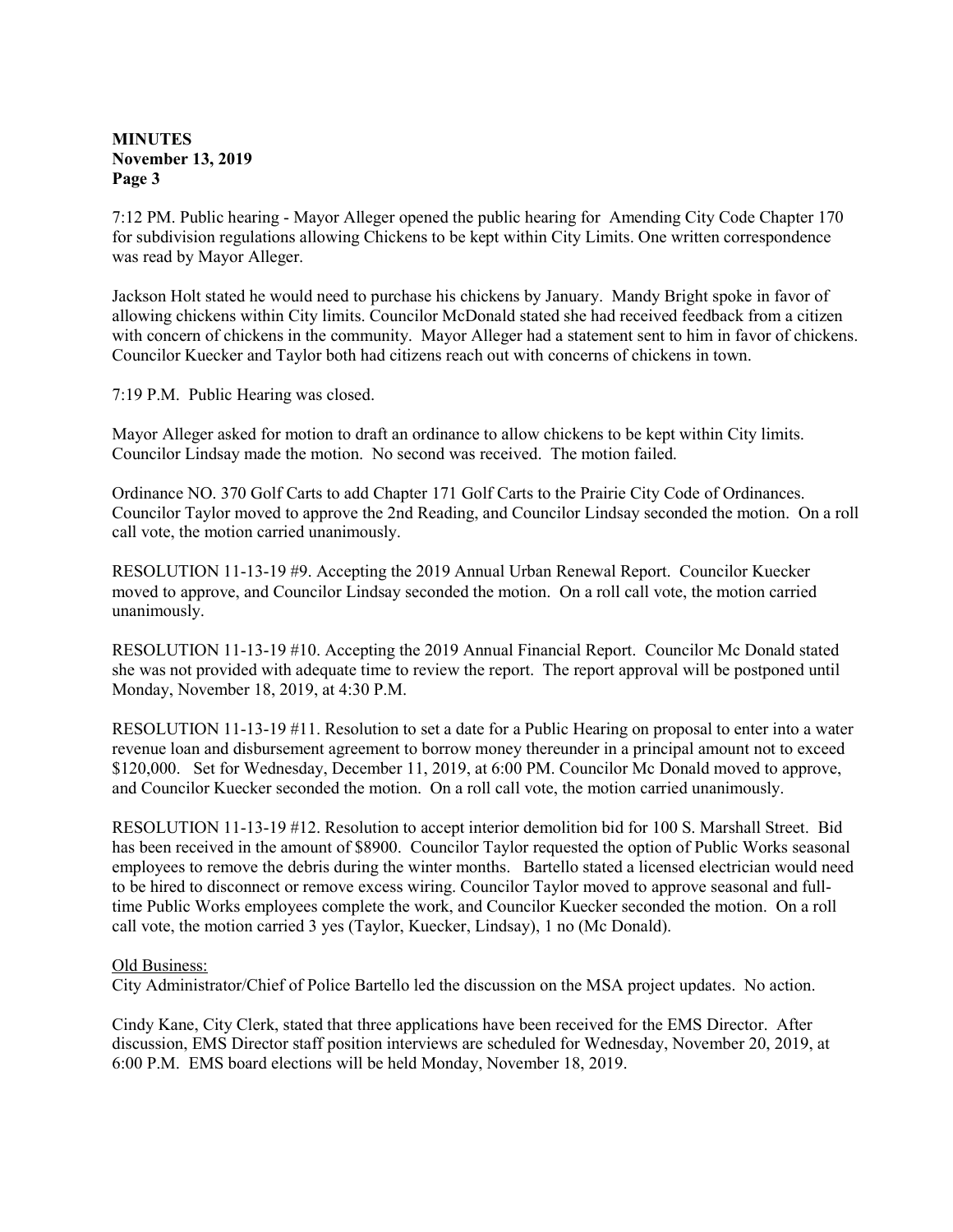MINUTES November 13, 2019 Page 4

City Administrator/Chief of Police Bartello led the discussion on the City building use at 801West Second Street. Bartello said after research on the issue, the City Celebration Committee had supplies stored at the building to be used during the annual celebration. Councilor Taylor stated currently, the building is in poor condition, mold, lack of fire suppression, no heat or water and major roof issues. Taylor stated Council will need to review the purpose to determine if building repairs are warranted. Taylor made a motion for the clothing closet to vacate the City owned building by January 1, 2020. Taylor amended her motion to state, no occupancy would be allowed in the City building at 807West Second Street effective January 1, 2020. Councilor Kuecker seconded the motion. On a roll call vote, the motion carried unanimously.

City Administrator/Chief of Police Bartello led the discussion on the open Public Works open position. Bartello stated each employee have scheduled additional certification testing through the DNR. Councilor Mc Donald requested that the open position be re-posted until filled. Councilor Taylor seconded the motion. On a roll call vote, the motion carried unanimously.

#### New Business:

Mayor Alleger read a November 6, 2019, text message from Councilor John Lee resigning from Council effective immediately. Councilor Mc Donald made a motion for accept his resignation. Councilor Kuecker seconded the motion. On a roll call vote, the motion carried unanimously.

Mayor Alleger stated he spoke with the Jasper County Auditor to confirm a special election would cost citizens \$3500. Councilor Taylor made a motion to fill the open council position by appointment to avoid the additional cost. The open position will be posted for interested parties. Councilor Kuecker seconded the motion. On a roll call vote, the motion carried unanimously.

Travis Landwehr addressed Council regarding his business located on South Prairie Drive. Landwehr asked that semi-truck parking be limited to the south half of the street in order to not block the driveway to his car wash. Councilor Taylor made a motion to approve a no parking area between the entrance of the car wash and Casey's. Councilor Kuecker seconded the motion. On a roll call vote, the motion carried unanimously.

Joe Bartello, City Administrator/Chief of Police, informed Council that three area businesses were interested in the State funded local Catalyst Grant Program. Pre-applications are due to the Iowa Economic Development Program on January 31, 2020. Timing of the project must not occur prior to the application. The City can only submit one application to the State. After review, Kelly Schneider of PC Foods and Scott DeVries of Mound Prairie Ventures LLC. will be asked to present their proposals on December 4, 2019, at 6:00 P.M. Council Workshop Meeting. Councilor Taylor moved to approve, and Councilor Lindsay seconded the motion. On a roll call vote, the motion carried unanimously.

Joe Bartello, City Administrator/Chief of Police, presented Council with the PCPD Police One Academy Training Program. Bartello stated that seven officers would participate in the training at \$74.80 per officer. Councilor Mc Donald made a motion to approve the training, Councilor Kuecker seconded the motion. On a roll call vote, the motion carried.

Mayor Alleger stated that the PC Economic Development Corporation and Jasper County Economic Development Corporation (JEDCO) are working with the Overland Group attorney to finalize a proposal for the sale of PC Economic Development Corporation and (JEDCO) property located at Popular Avenue and West 2<sup>nd</sup> Street. Alleger requested a motion to move forward from Council. Councilor Mc Donald made a motion approving the proposal, Councilor Kuecker seconded the motion. On a roll call vote, the motion carried.